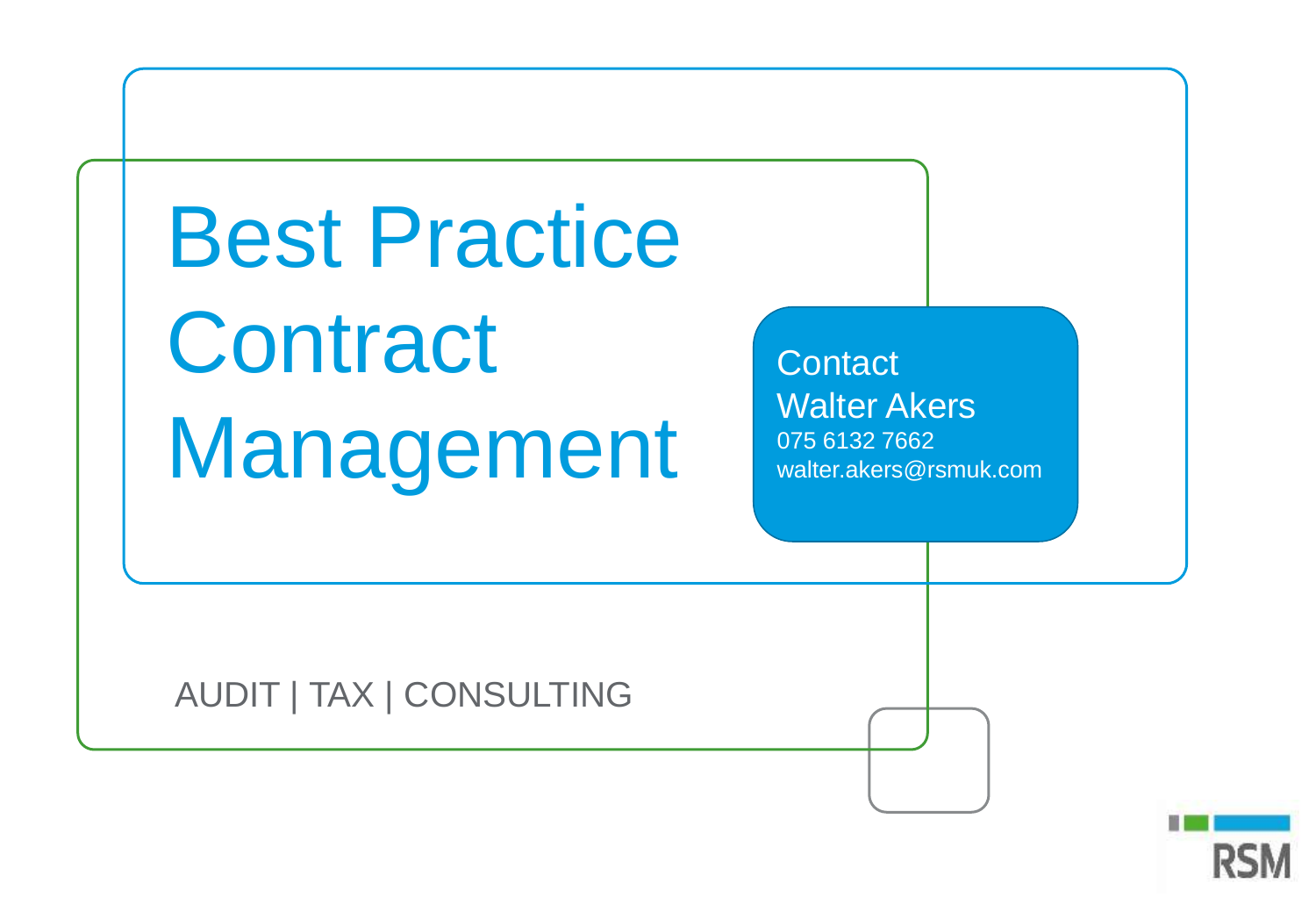Having people with the right skills and attitude who are supported by robust processes and controls is what good contract management is all about...

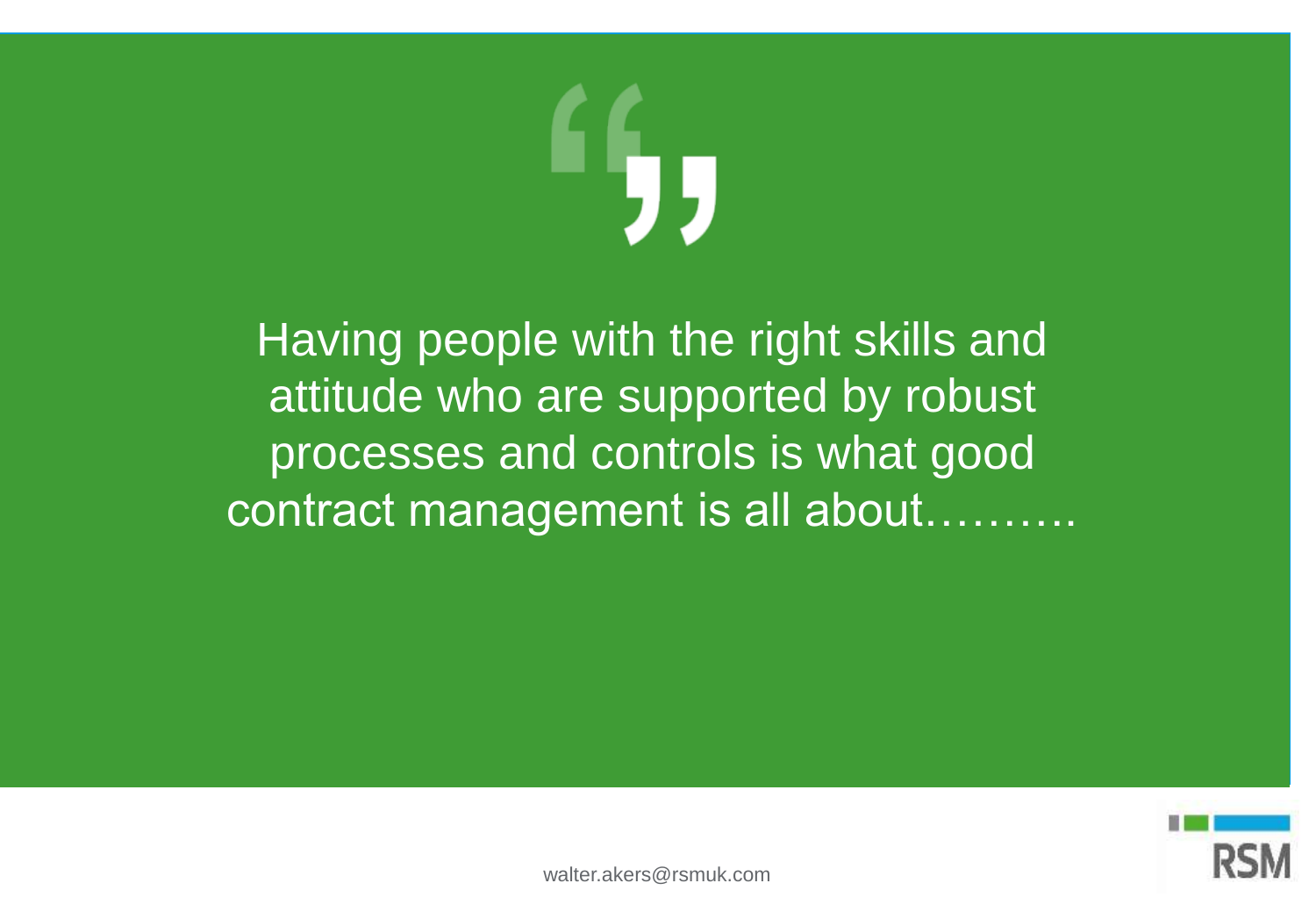## Contract risk & opportunity analysis

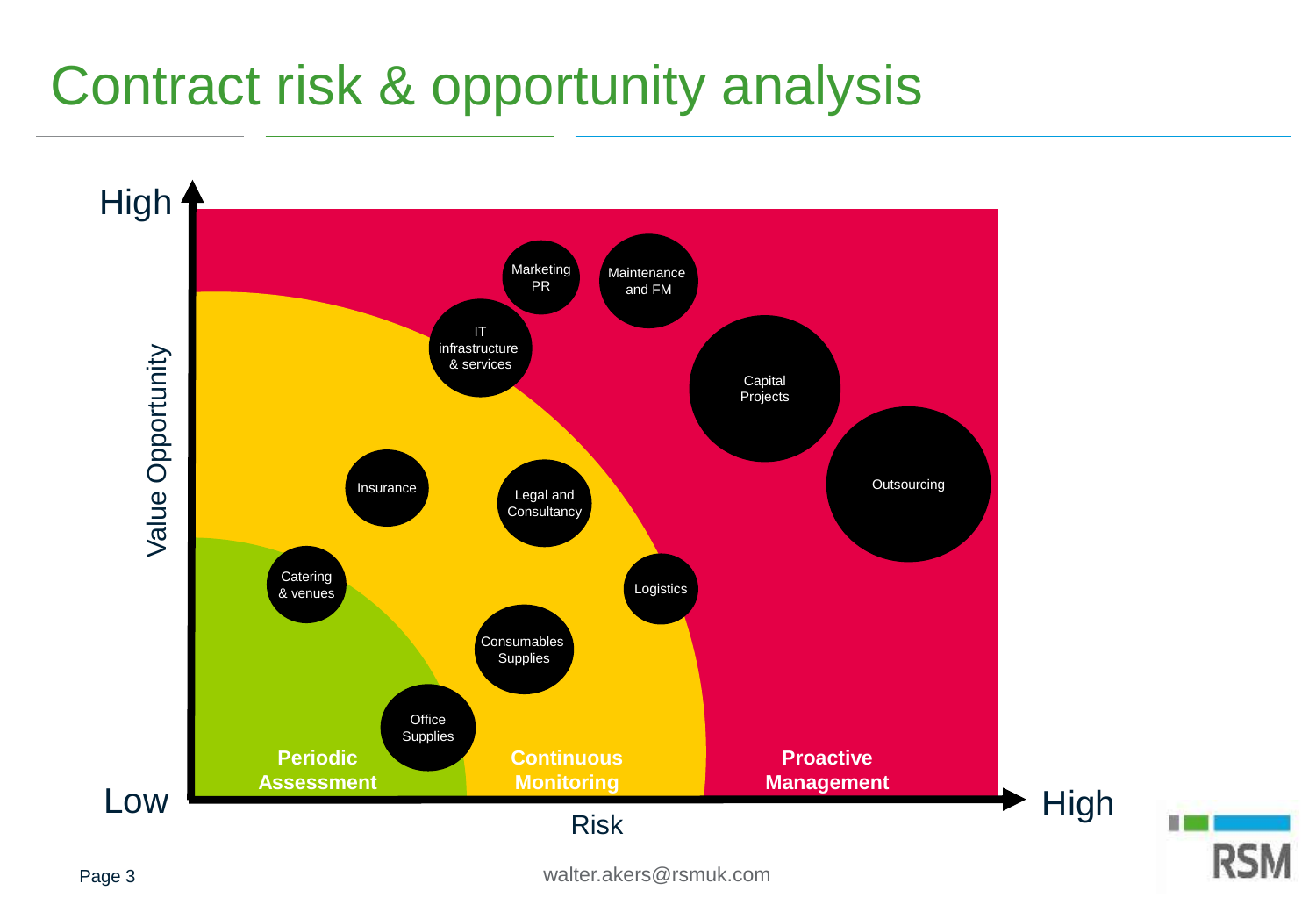

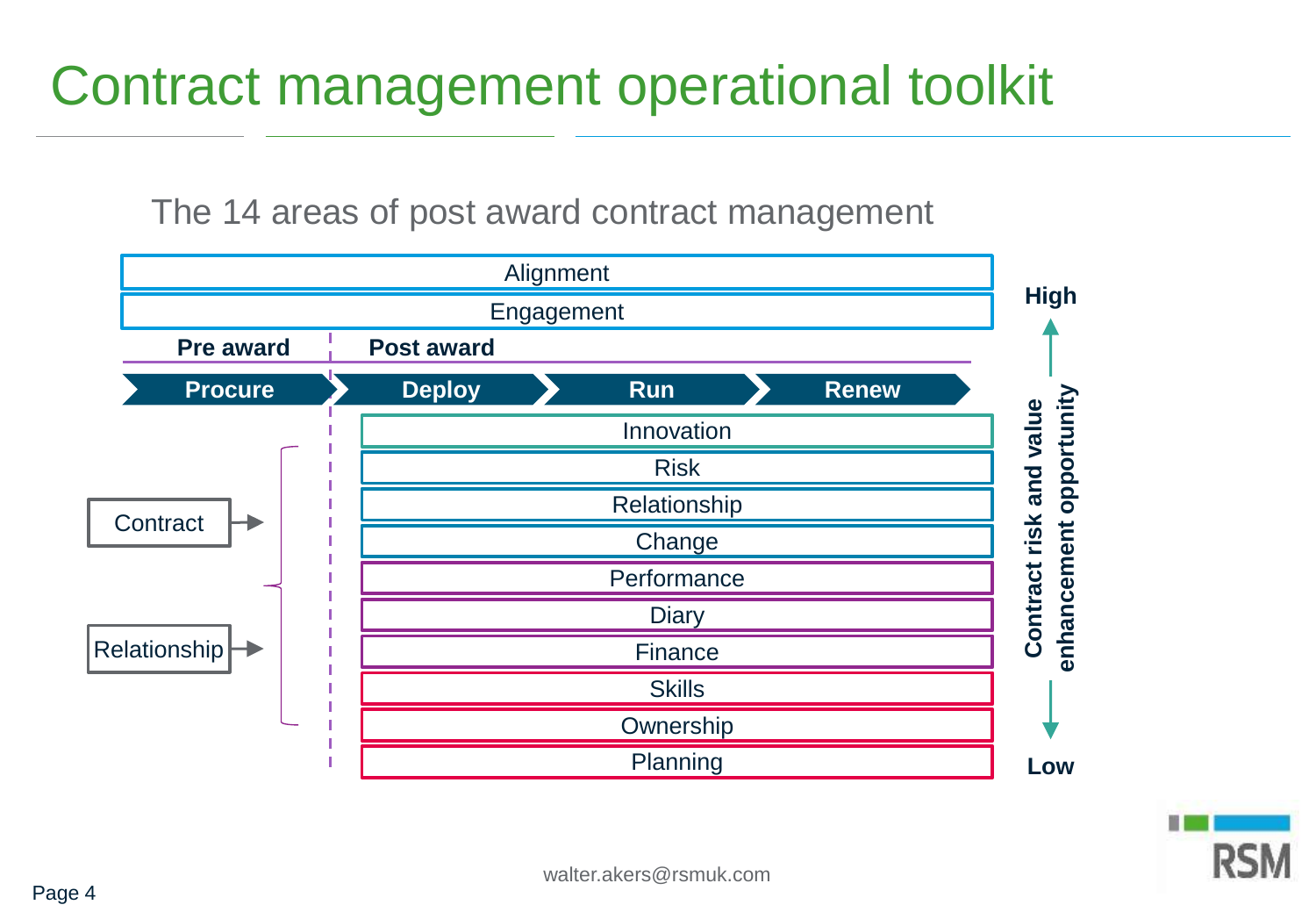

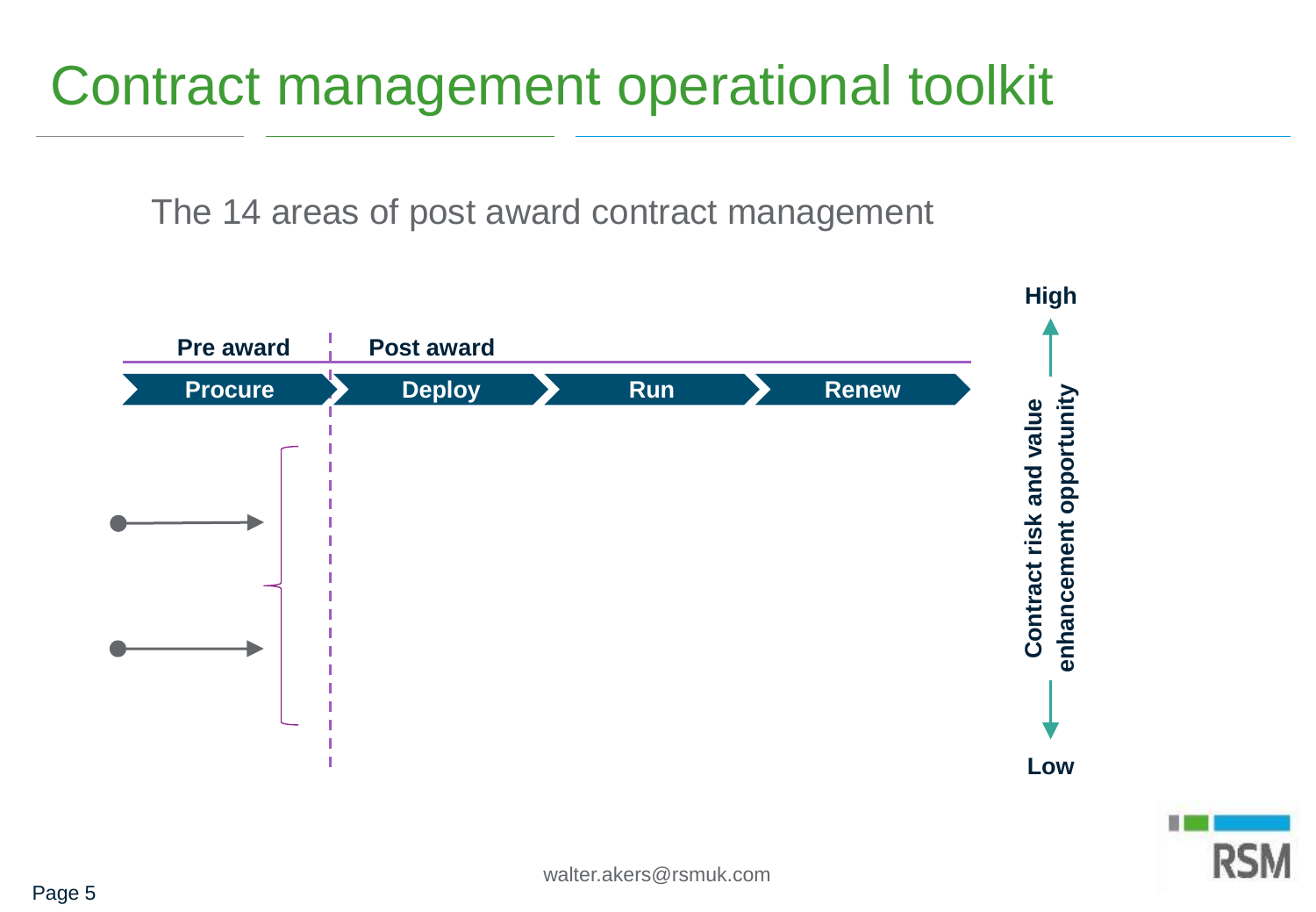

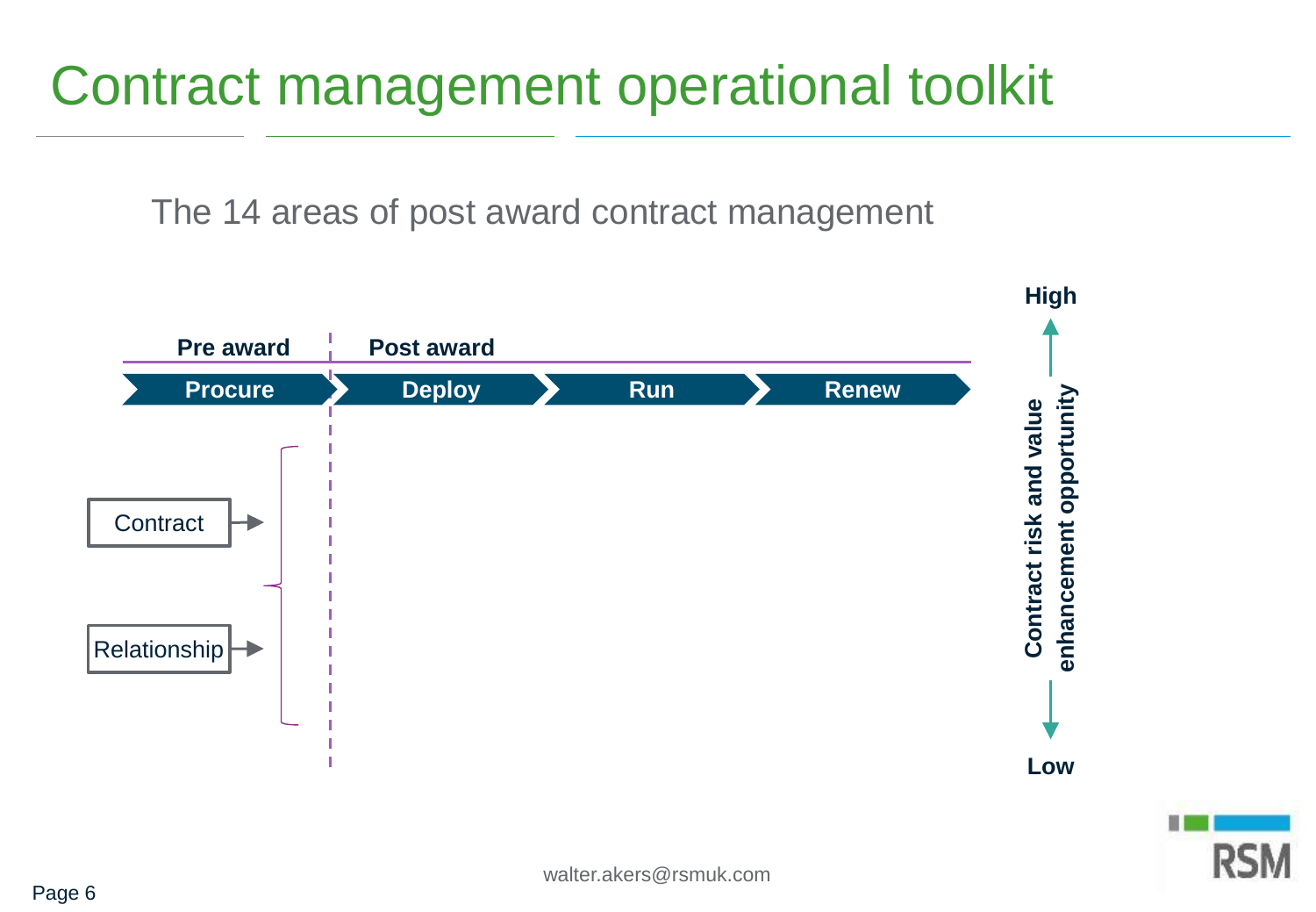

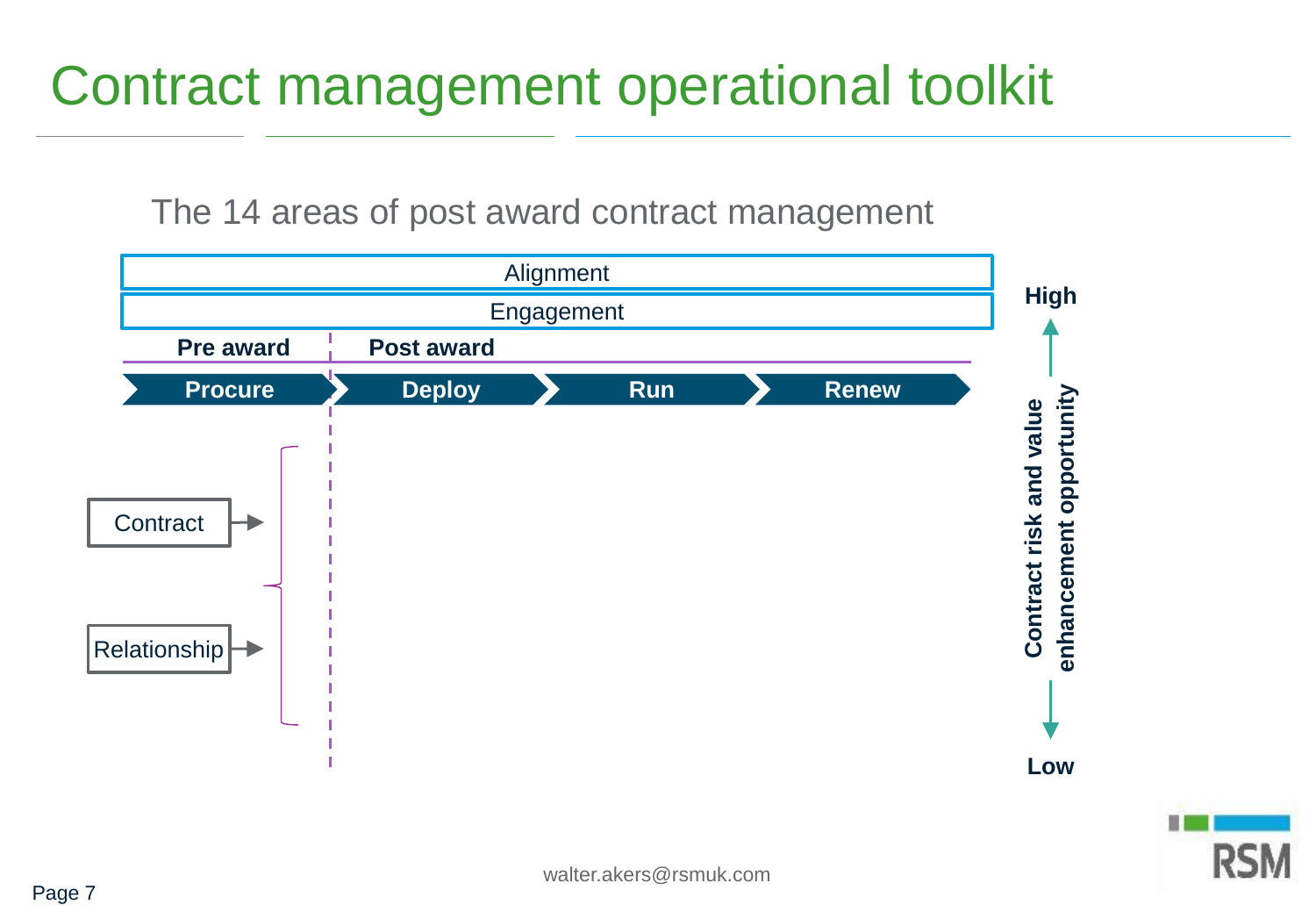

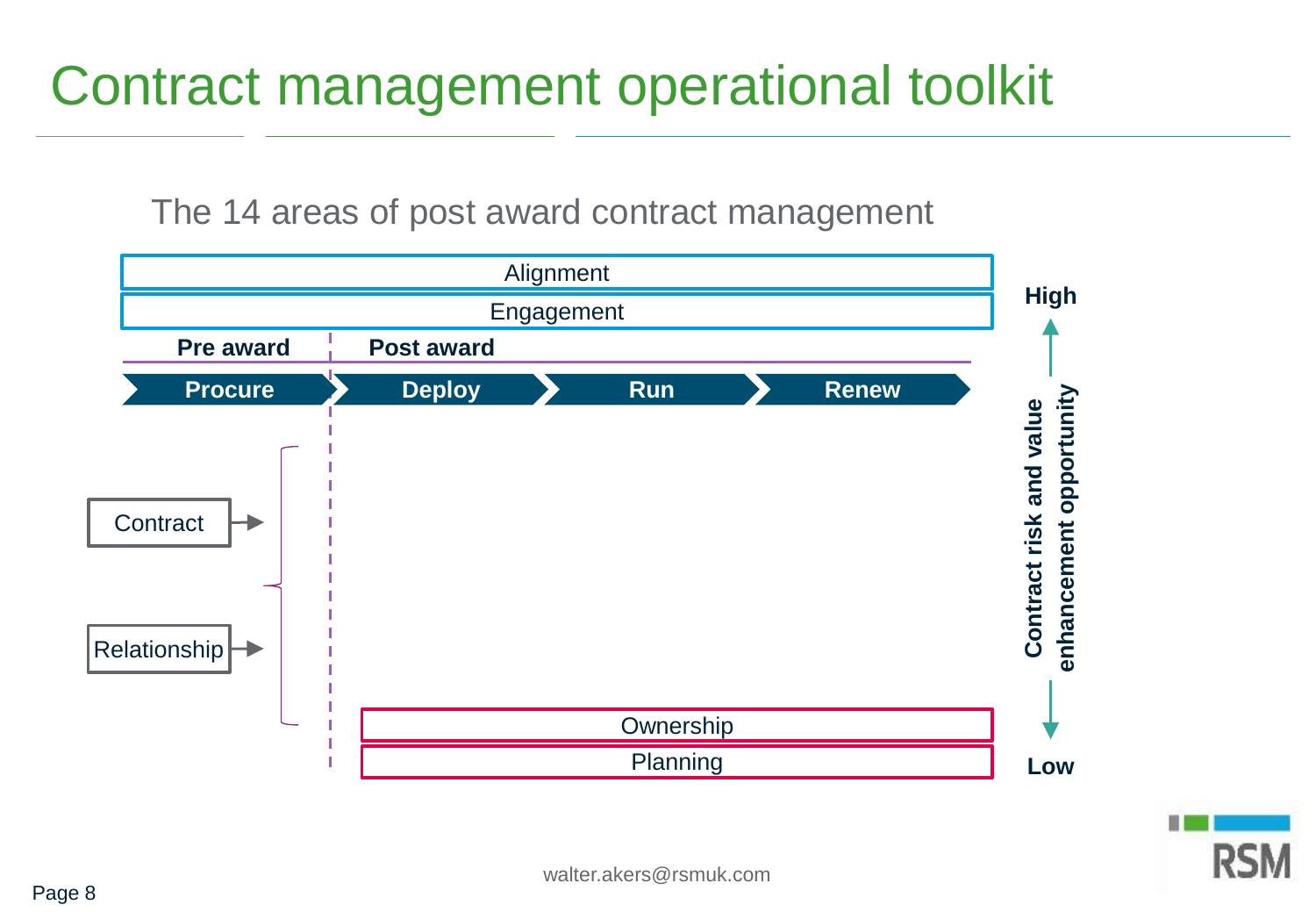

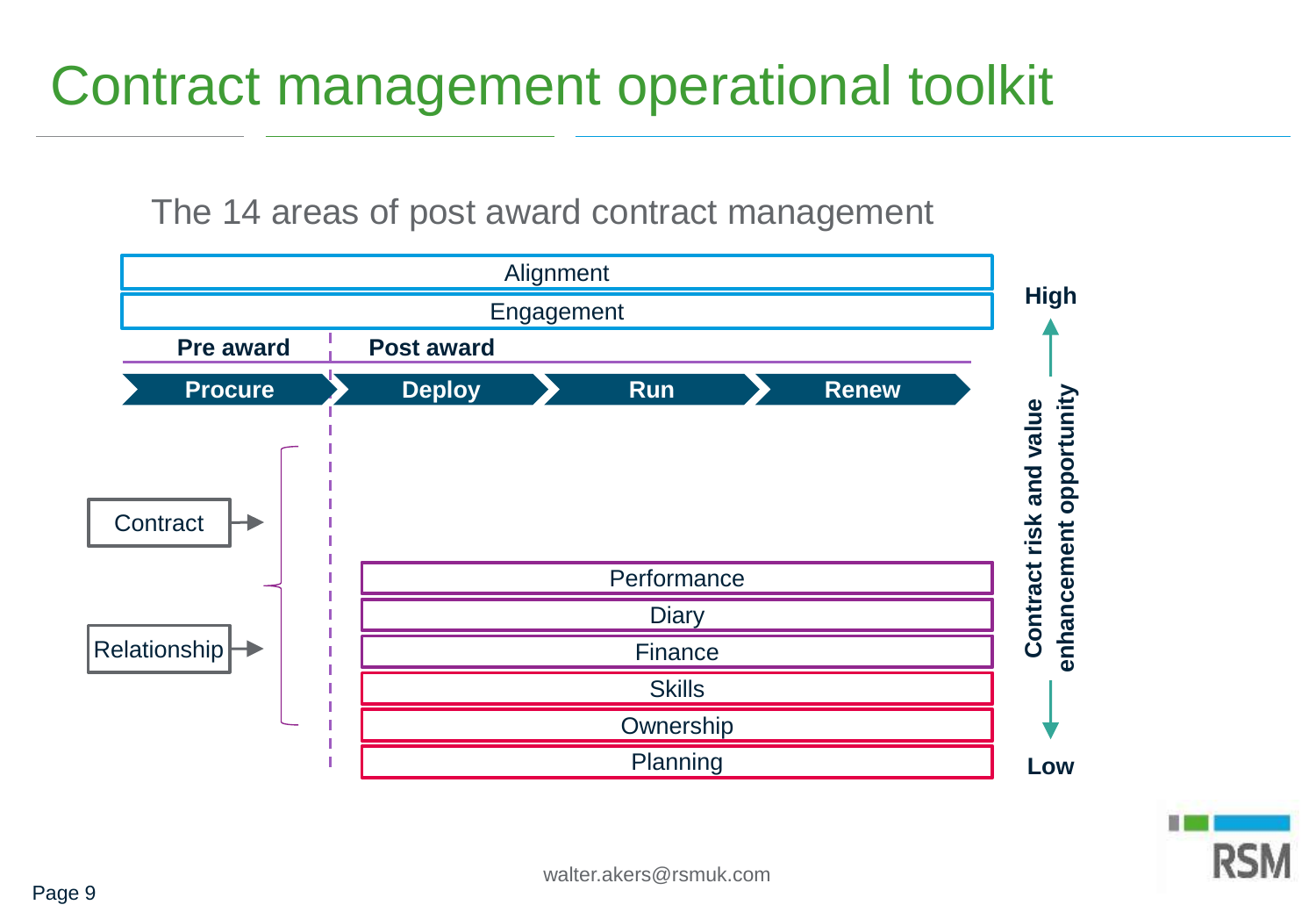

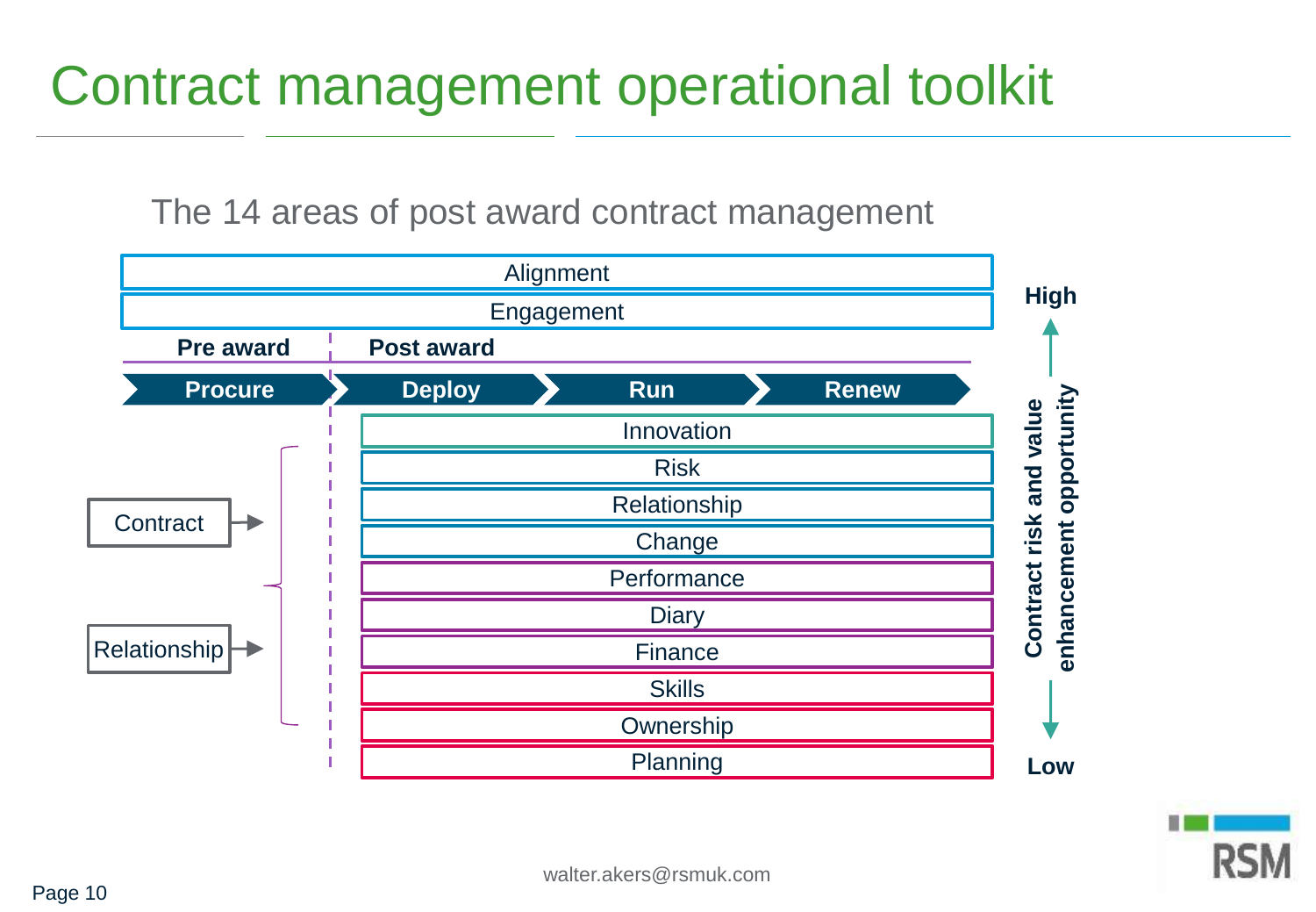#### QUESTIONS & ANSWERS



Walter Akers

**Partner** [walter.akers@rsmuk.com](mailto:walter.akers@rsmuk.com) 07561 327662



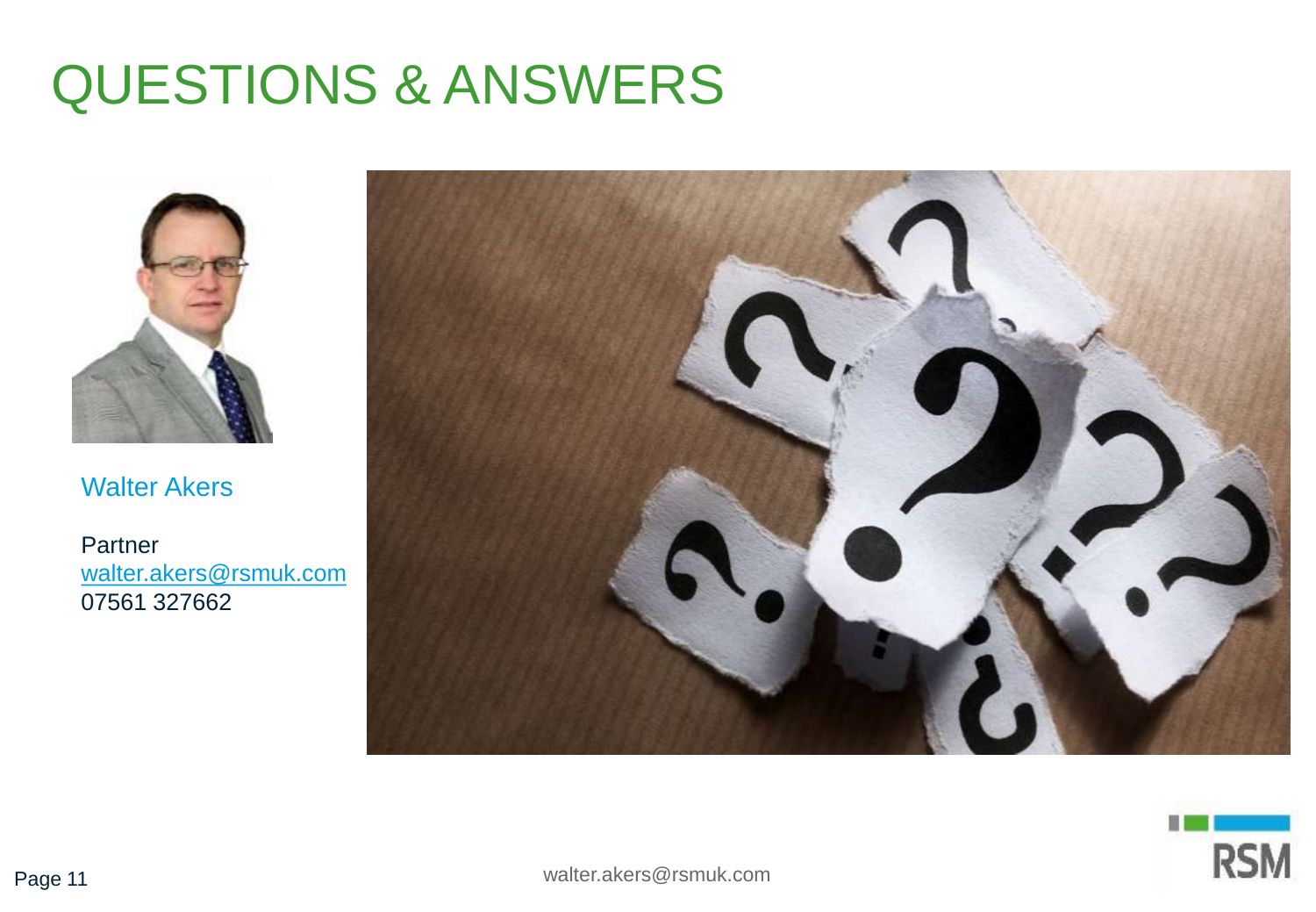#### Contract Management Training - 24 January 2018 London.

[For more details see https://www.rsmuk.com/events/contract](https://www.rsmuk.com/events/contract-management-training-course)management-training-course

| <b>RSM</b>                                                                                                                                                                                     |                                                                                                                                                                                                                                                                                                                                                                                                                                                                                                                                                                                                                                                                                                                                                                                                                                                                                 |  |                                                                                                                | United Kingdom |        |             | Worldwide locations [V]                                                                            |                                                                        |           |  |
|------------------------------------------------------------------------------------------------------------------------------------------------------------------------------------------------|---------------------------------------------------------------------------------------------------------------------------------------------------------------------------------------------------------------------------------------------------------------------------------------------------------------------------------------------------------------------------------------------------------------------------------------------------------------------------------------------------------------------------------------------------------------------------------------------------------------------------------------------------------------------------------------------------------------------------------------------------------------------------------------------------------------------------------------------------------------------------------|--|----------------------------------------------------------------------------------------------------------------|----------------|--------|-------------|----------------------------------------------------------------------------------------------------|------------------------------------------------------------------------|-----------|--|
| What we offer<br>٠                                                                                                                                                                             | Who we are                                                                                                                                                                                                                                                                                                                                                                                                                                                                                                                                                                                                                                                                                                                                                                                                                                                                      |  | <b>Ideas and insights</b>                                                                                      | Our people     | Events | <b>News</b> | <b>Offices</b>                                                                                     | Careers                                                                | Contactus |  |
| Contract management training course<br>A master class in managing contracts and getting best value from third party providers.                                                                 |                                                                                                                                                                                                                                                                                                                                                                                                                                                                                                                                                                                                                                                                                                                                                                                                                                                                                 |  |                                                                                                                |                |        |             | <b>SHARE THIS PAGE:</b><br>$\overline{m}$ G <sup>+</sup>                                           |                                                                        |           |  |
| Your relationships and contracts with third party suppliers are amongst your organisation's most valuable assets. Are you<br>equipped with the knowledge and skills to manage them?<br>Events: |                                                                                                                                                                                                                                                                                                                                                                                                                                                                                                                                                                                                                                                                                                                                                                                                                                                                                 |  |                                                                                                                |                |        |             | Event details<br>July 2017                                                                         |                                                                        |           |  |
|                                                                                                                                                                                                | - Thursday 6 November 2014, RSM Leeds - closed<br>- Wednesday 19 November 2014, RSM London - closed<br>- Tuesday 13 January 2015, RSM London - closed<br>- Wednesday 21 January 2015, RSM Birmingham - closed<br>- Wednesday 11 February 2015, RSM Preston - closed<br>- Wednesday 25 February 2015, RSM London - closed<br>- Wednesday 25 March 2015, RSM Birmingham - closed<br>- Tuesday 23 June 2015, RSM Preston - closed<br>- Tuesday 34 July 2015, RSM London - closed<br>- Tuesday 21 July 2015, RSM Birmingham - closed<br>- Tuesday 22 September 2015, RSM London - closed<br>- Thursday 21 April 2016, RSM Birmingham - closed<br>- Thursday 28 April 2016, RSM London - closed<br>- Tuesday 21 June 2016, RSM Cumbria - closed<br>- Wednesday 29 June 2016, RSM Leeds - closed<br>- Tuesday 19 July 2016, RSM London - closed<br>- Tuesday 18 July 2017, RSM London |  | - Wednesday 12 November 2014, RSM Birmingham - closed<br>- Wednesday 21 September 2016, RSM Edinburgh - closed |                |        |             | London<br>Start date<br>End date<br>Address<br><b>RSM</b><br>London<br>EC4A 4AB<br><b>REGISTER</b> | 10.00am - 18 July 2017<br>5.30pm - 18 July 2017<br>25 Famingdon Street |           |  |



walter.akers@rsmuk.com